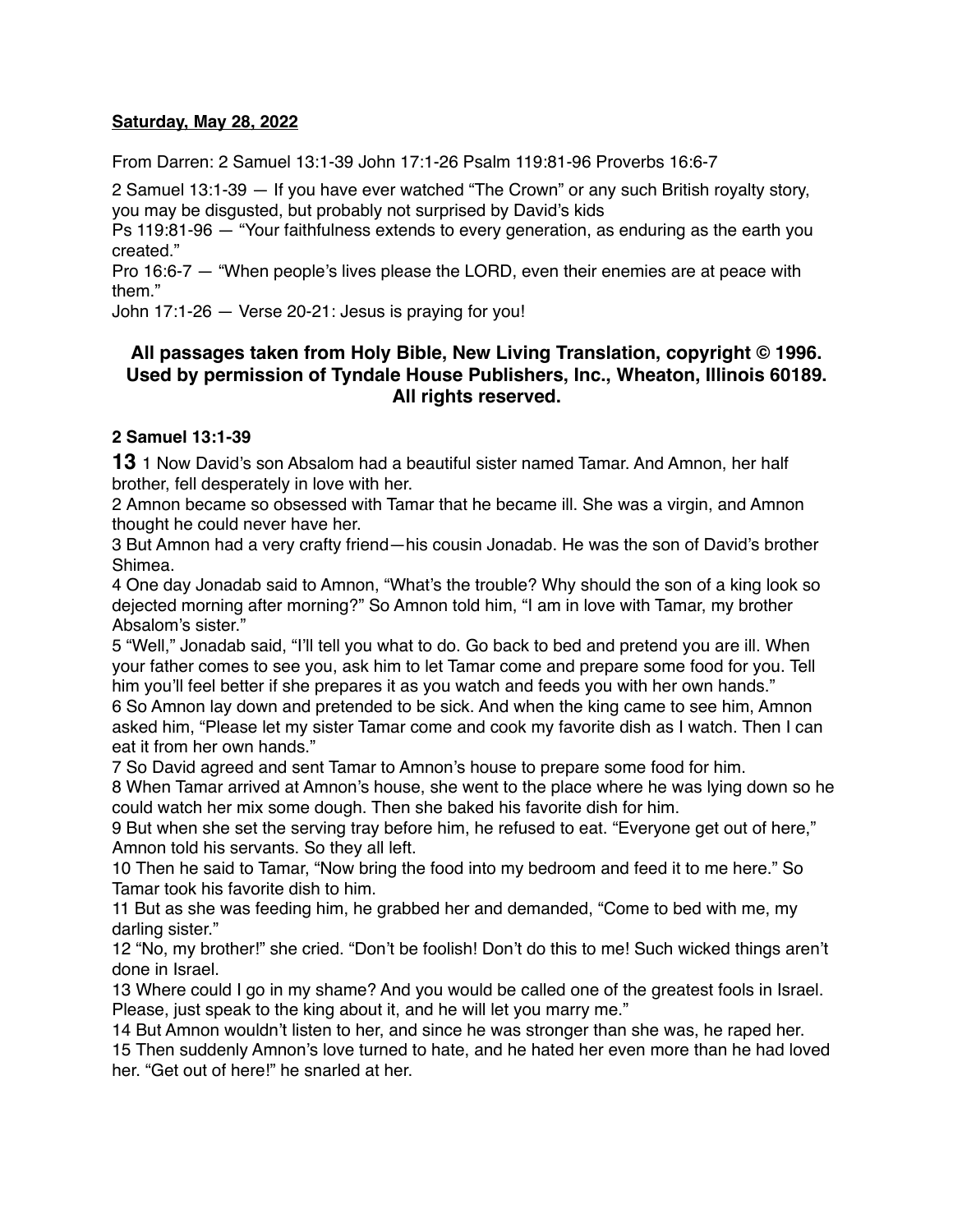16 "No, no!" Tamar cried. "Sending me away now is worse than what you've already done to me." But Amnon wouldn't listen to her.

17 He shouted for his servant and demanded, "Throw this woman out, and lock the door behind her!"

18 So the servant put her out and locked the door behind her. She was wearing a long, beautiful robe, as was the custom in those days for the king's virgin daughters.

19 But now Tamar tore her robe and put ashes on her head. And then, with her face in her hands, she went away crying.

20 Her brother Absalom saw her and asked, "Is it true that Amnon has been with you? Well, my sister, keep quiet for now, since he's your brother. Don't you worry about it." So Tamar lived as a desolate woman in her brother Absalom's house.

21 When King David heard what had happened, he was very angry.

22 And though Absalom never spoke to Amnon about this, he hated Amnon deeply because of what he had done to his sister.

23 Two years later, when Absalom's sheep were being sheared at Baal-hazor near Ephraim, Absalom invited all the king's sons to come to a feast.

24 He went to the king and said, "My sheep-shearers are now at work. Would the king and his servants please come to celebrate the occasion with me?"

25 The king replied, "No, my son. If we all came, we would be too much of a burden on you." Absalom pressed him, but the king would not come, though he gave Absalom his blessing. 26 "Well, then," Absalom said, "if you can't come, how about sending my brother Amnon with us?" "Why Amnon?" the king asked.

27 But Absalom kept on pressing the king until he finally agreed to let all his sons attend, including Amnon. So Absalom prepared a feast fit for a king.

28 Absalom told his men, "Wait until Amnon gets drunk; then at my signal, kill him! Don't be afraid. I'm the one who has given the command. Take courage and do it!"

29 So at Absalom's signal they murdered Amnon. Then the other sons of the king jumped on their mules and fled.

30 As they were on the way back to Jerusalem, this report reached David: "Absalom has killed all the king's sons; not one is left alive!"

31 The king got up, tore his robe, and threw himself on the ground. His advisers also tore their clothes in horror and sorrow.

32 But just then Jonadab, the son of David's brother Shimea, arrived and said, "No, don't believe that all the king's sons have been killed! It was only Amnon! Absalom has been plotting this ever since Amnon raped his sister Tamar.

33 No, my lord the king, your sons aren't all dead! It was only Amnon."

34 Meanwhile Absalom escaped. Then the watchman on the Jerusalem wall saw a great crowd coming down the hill on the road from the west. He ran to tell the king, "I see a crowd of people coming from the Horonaim road along the side of the hill."

35 "Look!" Jonadab told the king. "There they are now! The king's sons are coming, just as I said."

36 They soon arrived, weeping and sobbing, and the king and all his servants wept bitterly with them.

37 And David mourned many days for his son Amnon. Absalom fled to his grandfather, Talmai son of Ammihud, the king of Geshur.

38 He stayed there in Geshur for three years.

39 And King David, now reconciled to Amnon's death, longed to be reunited with his son Absalom.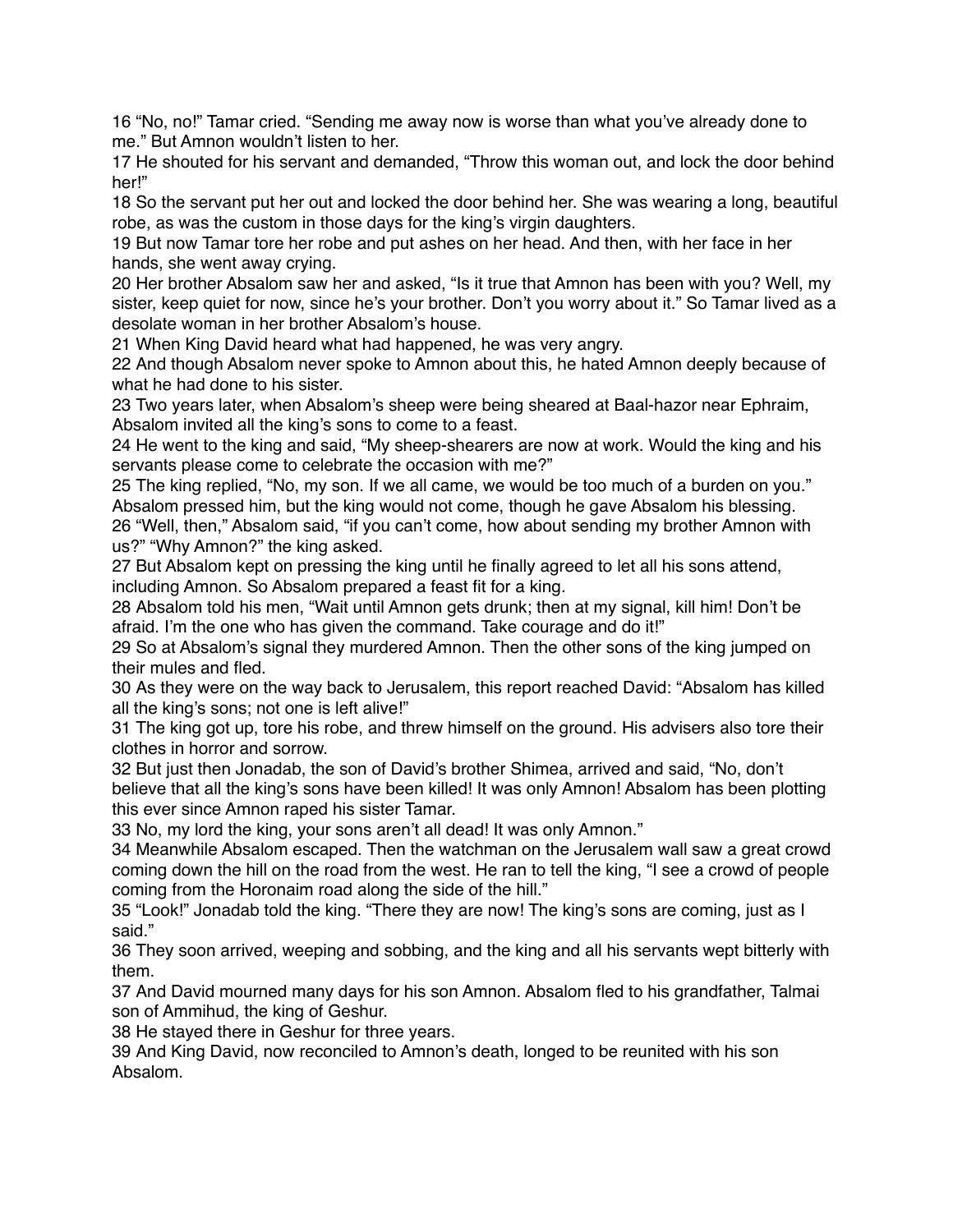## **Psalm 119:81-96**

81 I am worn out waiting for your rescue, but I have put my hope in your word. My eyes are straining to see your promises come true. When will you comfort me? I am shriveled like a wineskin in the smoke, but I have not forgotten to obey your decrees. How long must I wait? When will you punish those who persecute me?

These arrogant people who hate your instructions have dug deep pits to trap me.

All your commands are trustworthy. Protect me from those who hunt me down without cause.

They almost finished me off, but I refused to abandon your commandments.

In your unfailing love, spare my life; then I can continue to obey your laws.

Your eternal word, O LORD, stands firm in heaven.

Your faithfulness extends to every generation, as enduring as the earth you created.

Your regulations remain true to this day, for everything serves your plans.

If your instructions hadn't sustained me with joy, I would have died in my misery.

I will never forget your commandments, for by them you give me life.

I am yours; rescue me! For I have worked hard at obeying your commandments.

Though the wicked hide along the way to kill me, I will quietly keep my mind on your laws.

Even perfection has its limits, but your commands have no limit.

## **Proverbs 16:6-7**

6 Unfailing love and faithfulness make atonement for sin. By fearing the LORD, people avoid evil.

When people's lives please the LORD, even their enemies are at peace with them.

# **John 17:1-26**

1 After saying all these things, Jesus looked up to heaven and said, "Father, the hour has come. Glorify your Son so he can give glory back to you.

 For you have given him authority over everyone. He gives eternal life to each one you have given him.

 And this is the way to have eternal life—to know you, the only true God, and Jesus Christ, the one you sent to earth.

I brought glory to you here on earth by completing the work you gave me to do.

Now, Father, bring me into the glory we shared before the world began.

 "I have revealed you to the ones you gave me from this world. They were always yours. You gave them to me, and they have kept your word.

Now they know that everything I have is a gift from you,

 for I have passed on to them the message you gave me. They accepted it and know that I came from you, and they believe you sent me.

 "My prayer is not for the world, but for those you have given me, because they belong to you. All who are mine belong to you, and you have given them to me, so they bring me glory.

 Now I am departing from the world; they are staying in this world, but I am coming to you. Holy Father, you have given me your name; now protect them by the power of your name so that they will be united just as we are.

 During my time here, I protected them by the power of the name you gave me. I guarded them so that not one was lost, except the one headed for destruction, as the Scriptures foretold.